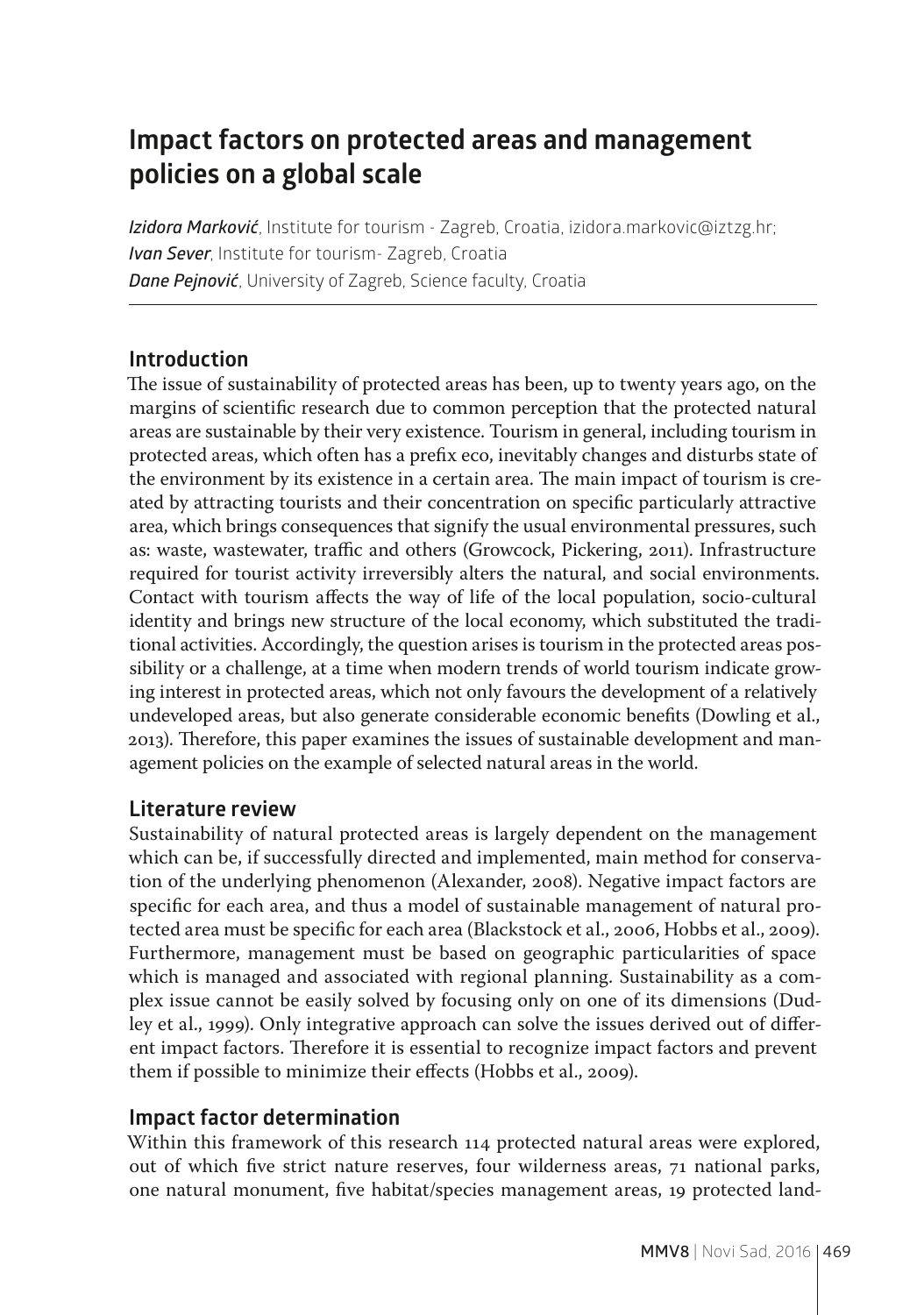scapes, six areas with sustainable use of resources and six protected areas without the IUCN categorization. The focus of the research in selected areas were the factors (global, regional and local) effecting the sustainability, their geographic distribution, management models of protected areas and their effectiveness. Each of the analysed protected areas filled in the questionnaire in which they needed to evaluate 23 elements of endangerment and their impacts on the area at thelikert scale of 7 points. By using multivariate factor analysis five fundamental factors threatening the protected natural areas were extracted: 1. the impact on natural resources and water by anthropogenic pressures; 2. the impact on space and environmental by urban development and agriculture; 3. the impact on space and environmental by tourism development; 4. exposure to natural risks and demographic and socio-cultural changes; and 5.Exposure to extractive activities and risks due to hydro-technical interventions and consequences of war.

These factors were also analysed considering the links between certain factors and the frequency of their combination, which can be inferred from the differences that exist between clusters and the specifics of each cluster. Nine different clusters were determinated, while their distribution on a worldwide basis and names are visible in the picture 1.

In particular were considered the most common types of management in the world (according the IUCN): management by government, partnership management,



**Picture 1.** *Protected areas with regard to the clusters of impact, 1 - areas without major external influence, 2 - areas with expressed hydrological changes and resource exploitation, 3 - areas pronounced impact of the population, climate change and tourism, 4 - areas affected by population, climate change, urbanization and reduction of biodiversity, 5 - areas affected by tourism, waste and poor management of resources, 6 - areas of poor management of natural resources and waste management, 7 - areas with pronounced impact of tourism and urbanization, 8 - areas affected by urbanization, population, climatic and geological changes, 9 - areas without pronounced negative impact of all factors.*